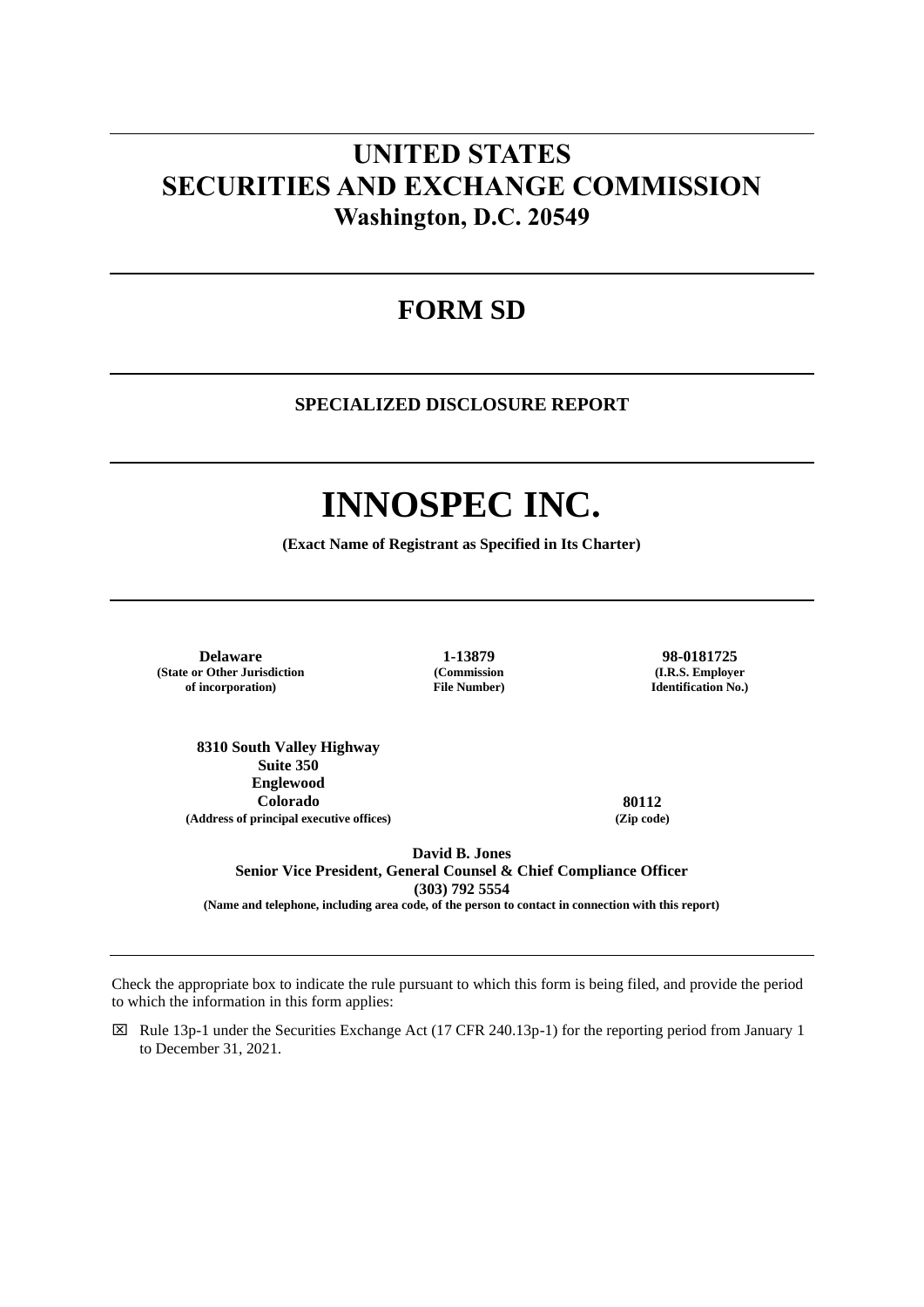## **Section 1 – Conflict Minerals Disclosure Item 1.01 Conflict Minerals Disclosure and Report Conflict Minerals Disclosure**

This Form SD of Innospec Inc. (the "Company" or "Innospec") for the year ended December 31, 2021 is filed pursuant to Rule 13p-1 ("Rule") under the Securities Exchange Act of 1934, as amended. The Rule was adopted by the Securities and Exchange Commission ("SEC") to implement reporting and disclosure requirements related to "conflict minerals" as directed by the Dodd-Frank Wall Street Reform and Consumer Protection Act of 2010 ("Dodd-Frank Act"). Conflict minerals are defined by the SEC as gold, columbite-tantalite (coltan), cassiterite, wolframite or their derivatives, which are limited to tantalum, tin, and tungsten. The Rule imposes certain reporting obligations on SEC registrants whose products contain conflict minerals that are necessary to the functionality or production of their products (such necessary minerals are referred to as "necessary conflict minerals"). For products that contain necessary conflict minerals, the registrant must conduct in good faith a reasonable country of origin inquiry ("RCOI") designed to determine whether any of the conflict minerals originated in the Democratic Republic of the Congo ("DRC") or adjoining countries, collectively defined as the "Covered Countries".

### Commencing in January of each year, Innospec's Legal Compliance department directs and oversees a review of Innospec's products, with input from other departments, product managers and other relevant employees, to make a determination as to whether conflict minerals were "necessary to the functionality or production" of any of the products that Innospec manufactured or contracted to manufacture during the prior calendar year. If, as a result of the internal review, the Legal Compliance department determines that conflict minerals were necessary to the functionality or production of any Innospec product manufactured or sold during the prior calendar year, it will commence and oversee an RCOI and otherwise ensure compliance with the Rule.

From its internal review process the Company determined that, during the year ended December 31, 2021, the Company used three catalysts containing tin as a component (the "Catalysts") in the manufacture of certain of its products. These Catalysts are filtered but not washed out of the relevant Company products. The Company purchased these Catalysts from three different suppliers. Except for its products containing the Catalysts, the Company does not believe that any of its other products manufactured or sold during 2021 contained necessary conflict minerals.

In accordance with the Rule, Innospec conducted an RCOI by seeking a certification from each supplier as to the source of the tin contained in the Catalysts. The suppliers represented to the Company in writing that "... the tin based products that it manufactures are produced from tin sourced from smelters on the RMI compliant smelter list" and also provided a list containing names of the tin smelters which the supplier used, and the countries where such smelters are located (the "Supplier List"). According to that Supplier List, one of the suppliers advised that the tin may have been sourced from a (RMI compliant) smelter in a Covered Country. Based on the results of its RCOI, the Company believes that the tin contained in the Catalysts has all originated from smelters which are RMI compliant.

This conflict minerals disclosure is publicly available on the Company's website at https://innospec.com/aboutus/corporate-governance/

## **Item 1.02 Exhibit**

Not Applicable.

**Section 2 – Exhibits Item 2.01 Exhibits**  Not applicable